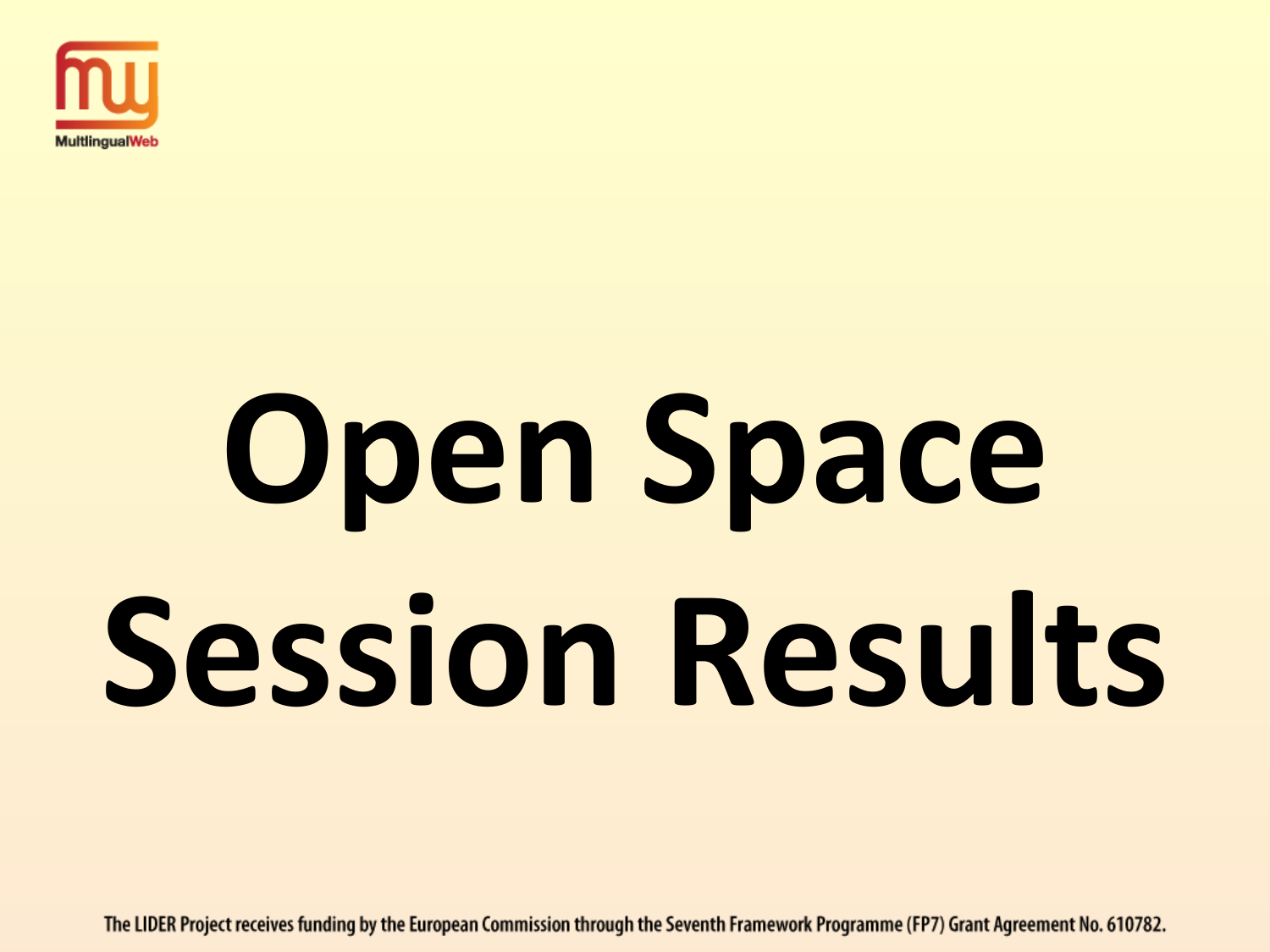

- We want something like "ITS for JSON"
- Probably want something like "XLIFF" {translation helping magic} for JSON, HTML"
- Need to find motivators
- Need to consider how to deal with inline markup of text in JSON (and other formats) in a practical way that people will use it.
- Consider using ITS>RDF mapping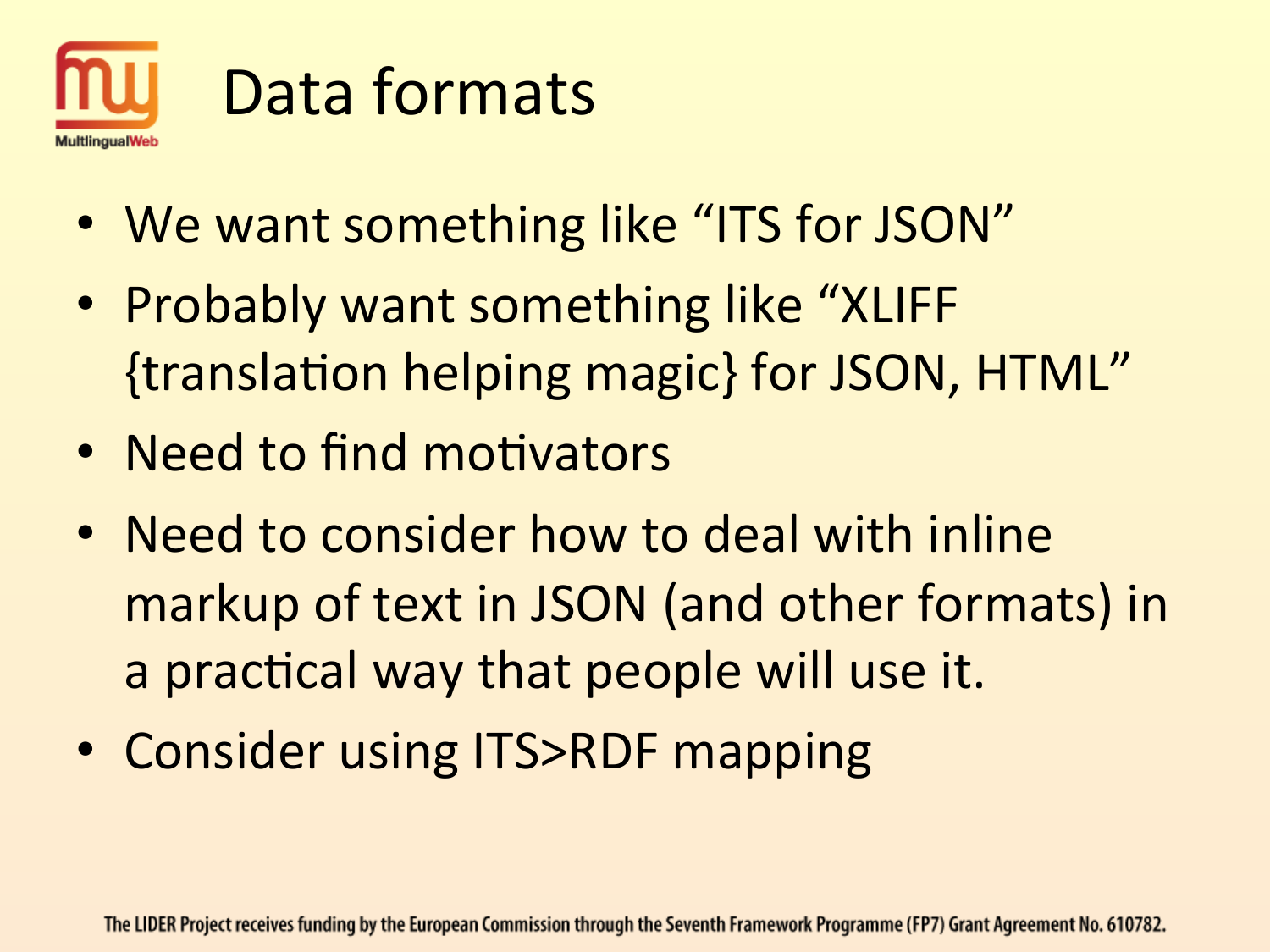

- chaals@яндекс.рф becomes chaals@xn-d1acpjx3f.xn--p1ai
- Or:

 $\times$ 

#### Error

The address "chaals@яндекс.pф" in the "To" field was not recognized. Please make sure that all addresses are properly formed.

OK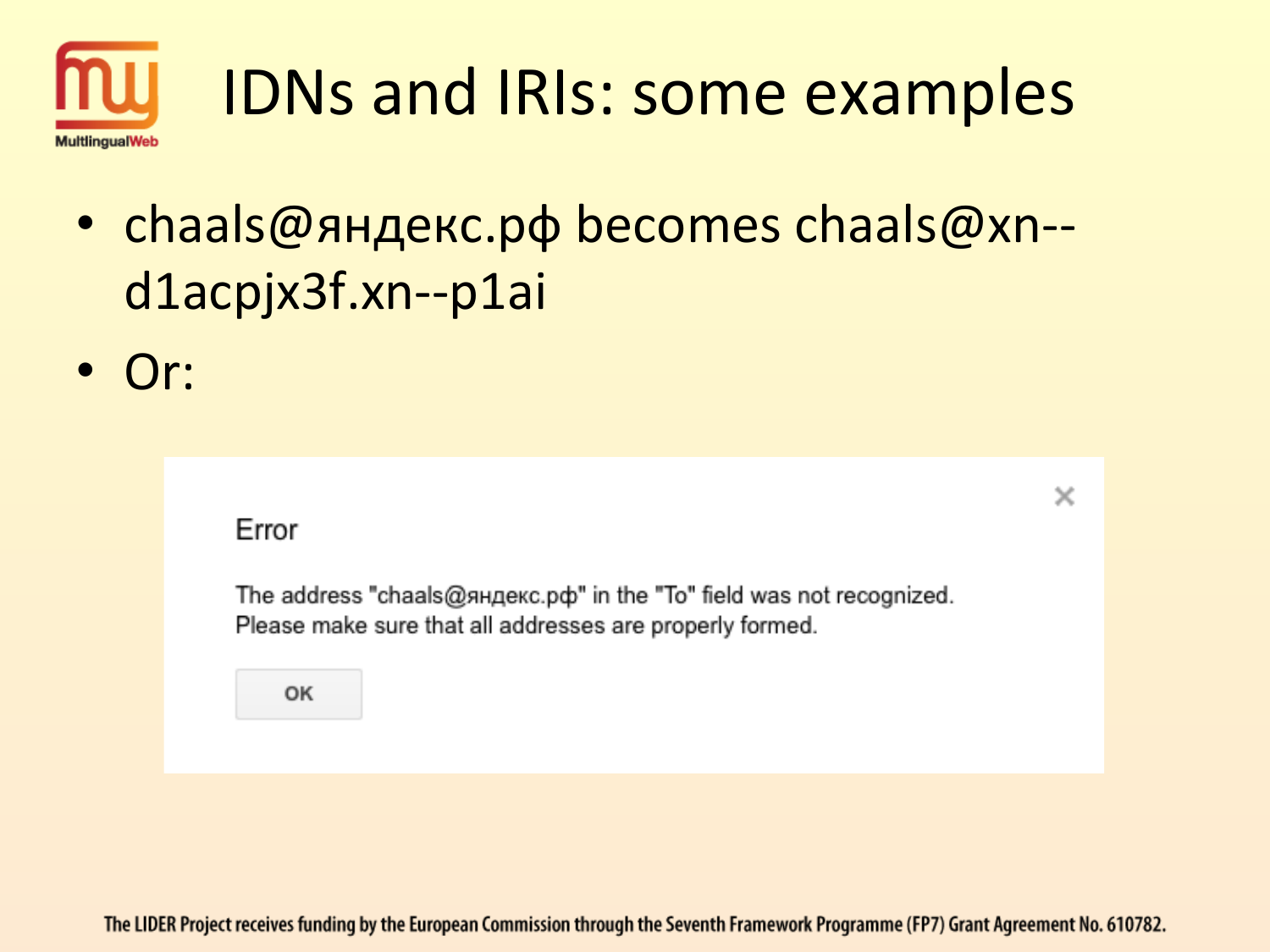

- Need to scope the problem:
	- What is a domain name?
	- $-$  In-country vs. international use
	- $-$  Is it just the domain name?
- Companies won't fix things until they see a problem that is worse than the cost of working around it
- Recommended that people actually use things to break systems
- Need enough systems to all work together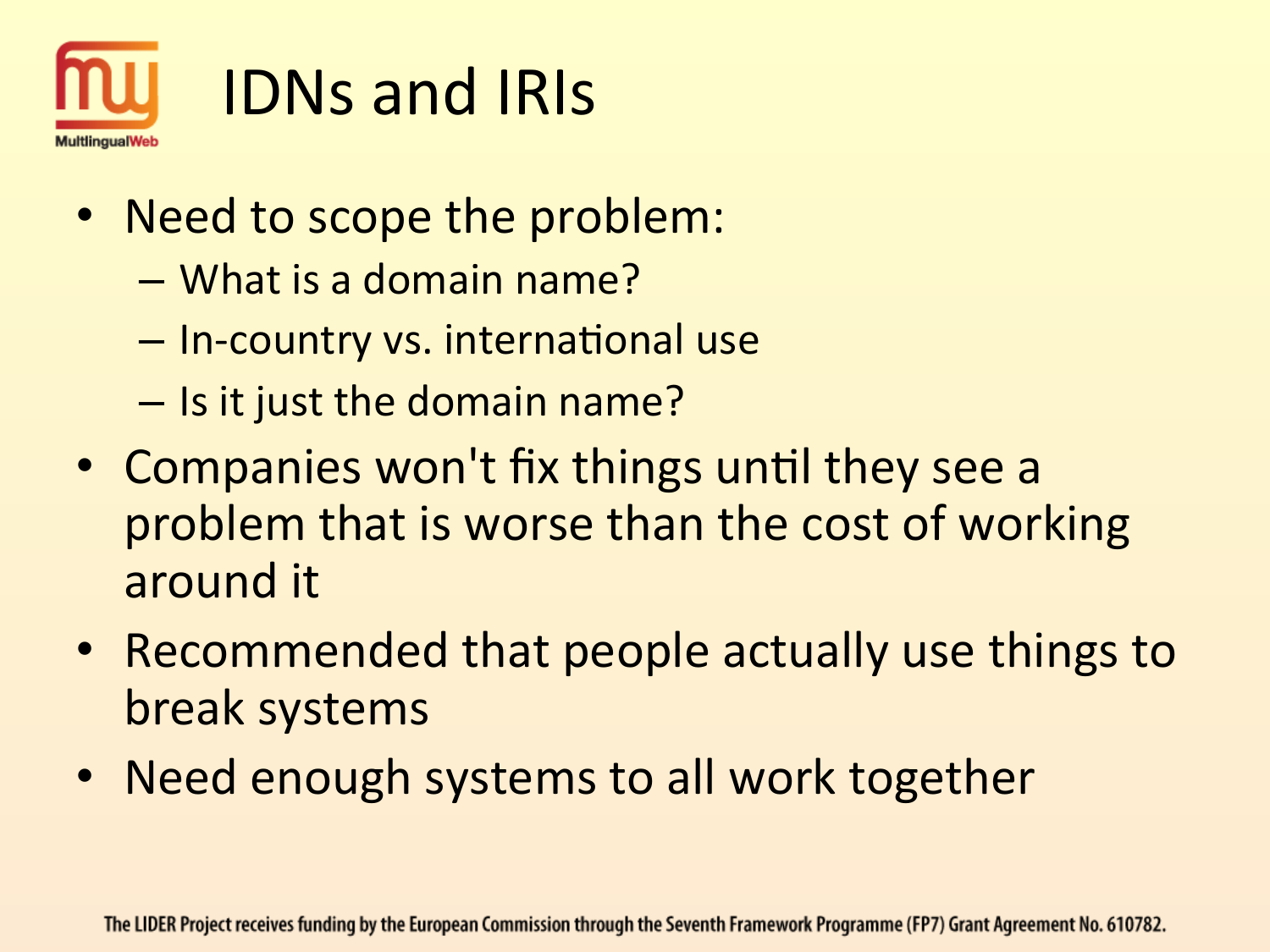

- Language accessibility will be a big issue for many
- Challenges related to input in heterogeneous environments
- There are technology infrastructure issues and UI requirements/comforts needed
- Need to get all the players in the room to discuss
- Risk: Industry needs to address this before legislation happens and "splits" the Web (legislation can drive adoption or break things)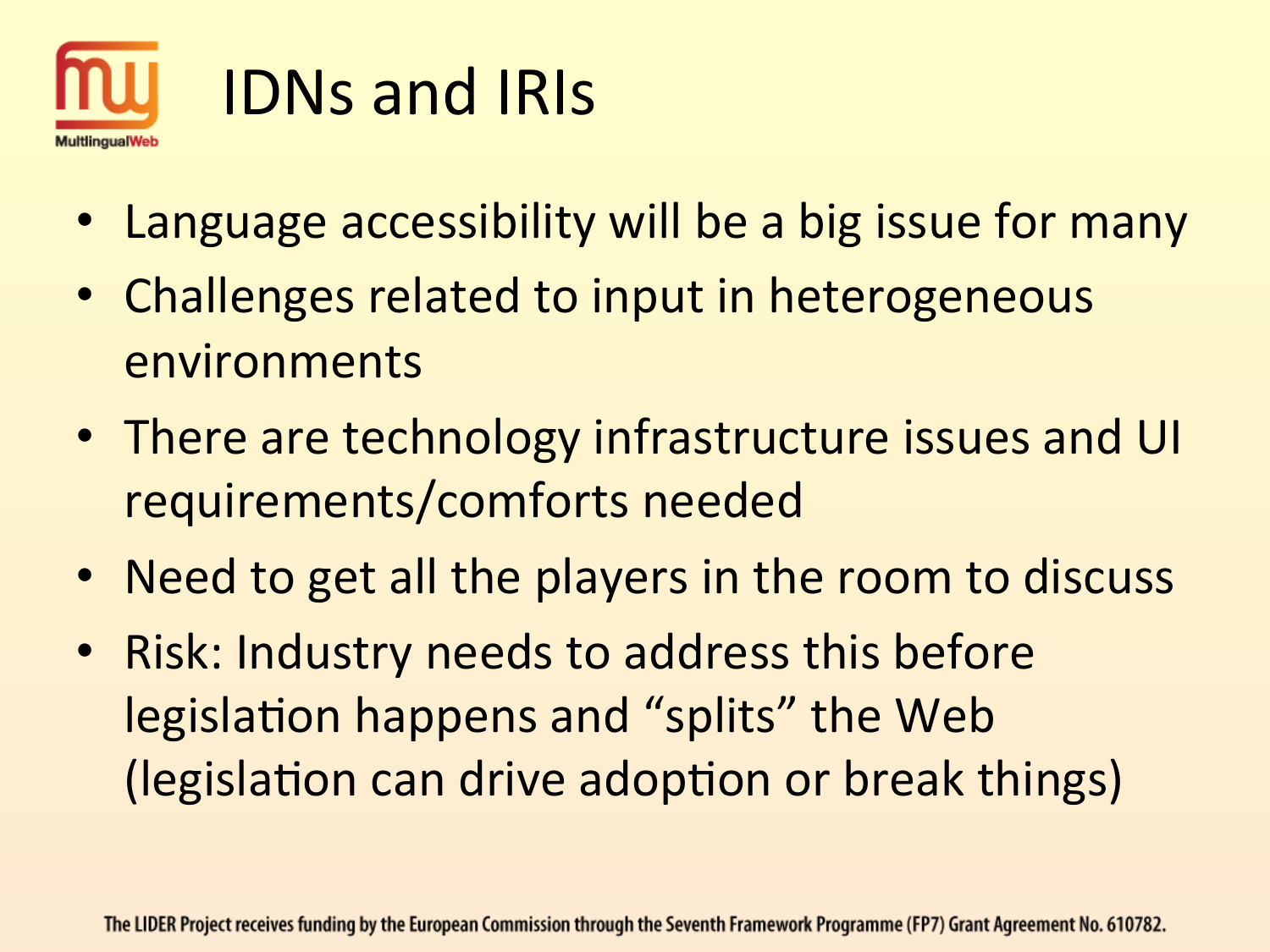

### MLW Workshop: What Works Well?

- Open/accessible/broad nature
	- Cross-disciplinary and high-level: builds connections
	- Focus on things that work (rather than abstract/ academic points)
- No obstacles to attendance (fees)
- Format with shorter, focused presentations
- Creates serendipitous connections with concrete outcomes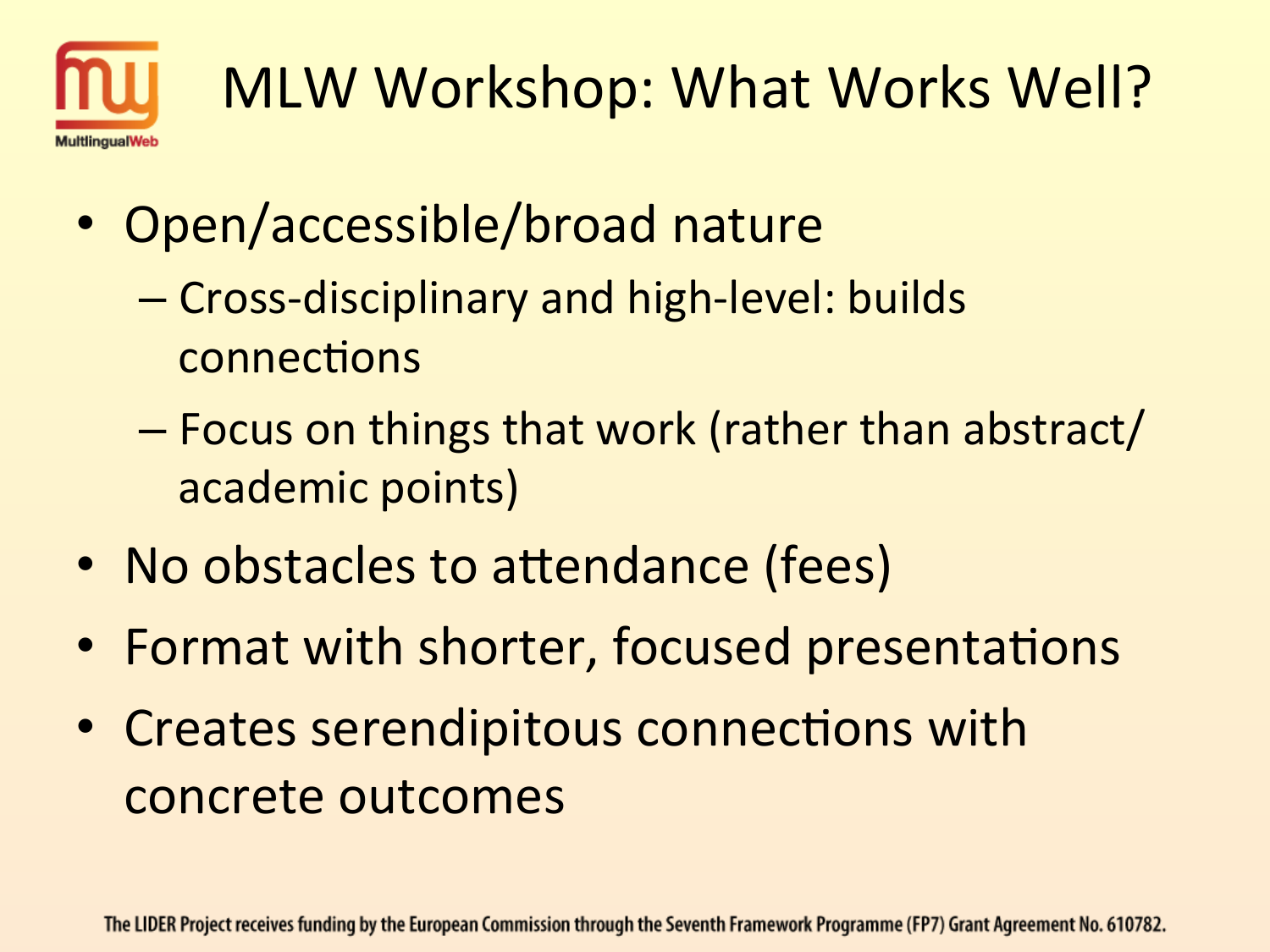

#### MLW Workshop: What Else Could We Do?

- Better promotion and integration of online tools (IRC, chat?)
	- $-$  Include a demo at the start and actively utilize
	- $-$  Maybe an etherpad for collaborative document
- Pecha-kucha
	- $-$  In combination with posters
	- $-$  Perhaps for similar topics
- More story-telling/background at the start
- Question management and provide ways for clarification during talks
- More women presenters and geopolitical diversity